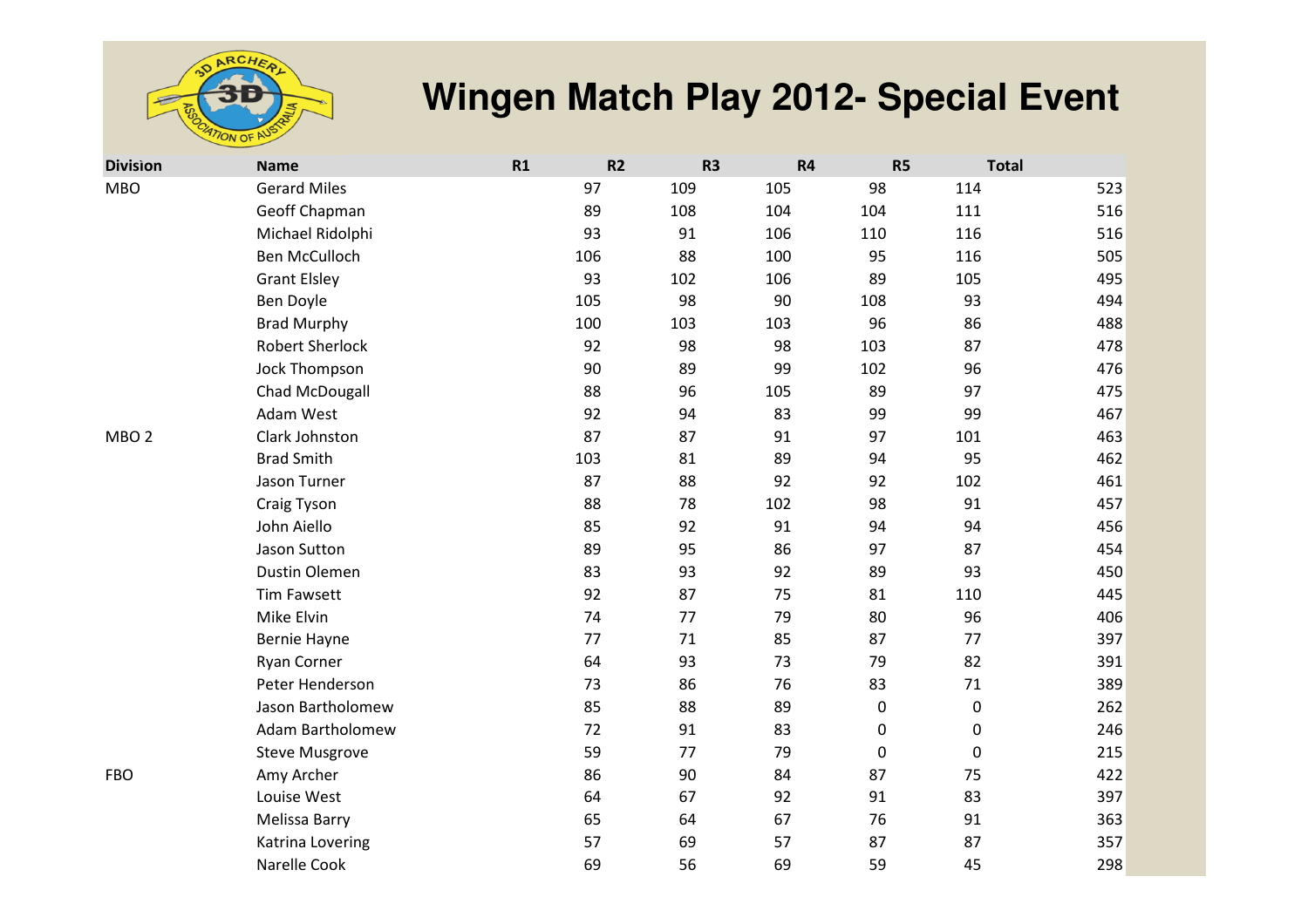

| <b>MBR</b>  | <b>Blaine Scarr</b>    | 108 | 97  | 104 | 107              | 106              | 522 |
|-------------|------------------------|-----|-----|-----|------------------|------------------|-----|
|             | Josh Shone             | 100 | 95  | 98  | 92               | 96               | 481 |
|             | <b>Tony Brezic</b>     | 89  | 89  | 102 | 93               | 101              | 474 |
|             | Damien Foster          | 91  | 92  | 106 | 104              | 81               | 474 |
|             | David Gothard          | 96  | 92  | 82  | 90               | 100              | 460 |
|             | <b>Anthony Voss</b>    | 72  | 83  | 87  | 93               | 76               | 411 |
|             | Hayden Vella           | 88  | 56  | 81  | 98               | 71               | 394 |
|             | Matt Milgate           | 62  | 85  | 94  | $\boldsymbol{0}$ | $\boldsymbol{0}$ | 241 |
|             | Simeon Weir            | 18  | 62  | 77  | 49               | $\mathbf 0$      | 206 |
| <b>FBR</b>  | Alana Herring          | 77  | 71  | 86  | 105              | 96               | 435 |
|             | <b>Tracey Scarr</b>    | 74  | 64  | 65  | 66               | 70               | 339 |
| <b>MBF</b>  | Ron Green              | 66  | 72  | 65  | 95               | 82               | 380 |
| <b>FBF</b>  | Fenny Thompson         | 73  | 83  | 102 | 90               | 110              | 458 |
|             | Megan Weir             | 82  | 91  | 93  | 103              | 85               | 454 |
|             | Sharlene Carr          | 43  | 20  | 35  | 33               | 52               | 183 |
| <b>MCU</b>  | Ron Scott              | 64  | 72  | 78  | 89               | 104              | 407 |
| <b>FBU</b>  | Wendi Murrell          | 74  | 78  | 81  | 82               | 84               | 399 |
| <b>RU</b>   | Garry Dawson           | 85  | 79  | 69  | 76               | 96               | 405 |
| <b>TRAD</b> | Dave Baker             | 71  | 56  | 69  | 79               | 86               | 361 |
|             | <b>Warren Lovering</b> | 72  | 71  | 74  | 55               | 88               | 360 |
|             | Peter Craft            | 74  | 64  | 66  | 80               | 62               | 346 |
|             | <b>Andrew Davis</b>    | 41  | 18  | 35  | 25               | 39               | 158 |
|             | Tony Hodgkinson        | 40  | 39  | 41  | 23               | 5                | 148 |
| <b>MSR</b>  | Owen Kirkman           | 101 | 103 | 103 | 117              | 102              | 526 |
|             | <b>Tom Hancock</b>     | 85  | 102 | 93  | 93               | 99               | 472 |
|             | Alan Park              | 101 | 91  | 78  | 89               | 104              | 463 |
|             | Ron Cornish            | 94  | 94  | 77  | 97               | 90               | 452 |
|             | Andy Larkman           | 81  | 90  | 87  | 93               | 80               | 431 |
|             | Jack Carney            | 77  | 85  | 91  | 86               | 91               | 430 |
|             | <b>Noel Masterson</b>  | 71  | 64  | 75  | 92               | 94               | 396 |
|             | <b>Bruce Moran</b>     | 97  | 71  | 80  | 83               | 63               | 394 |
|             | <b>Mick Rowsell</b>    | 84  | 66  | 78  | 85               | 70               | 383 |
|             | <b>Neal Walker</b>     | 65  | 70  | 62  | 68               | 59               | 324 |
|             | Glen Bartholomew       | 74  | 67  | 72  | $\mathbf 0$      | $\mathbf 0$      | 213 |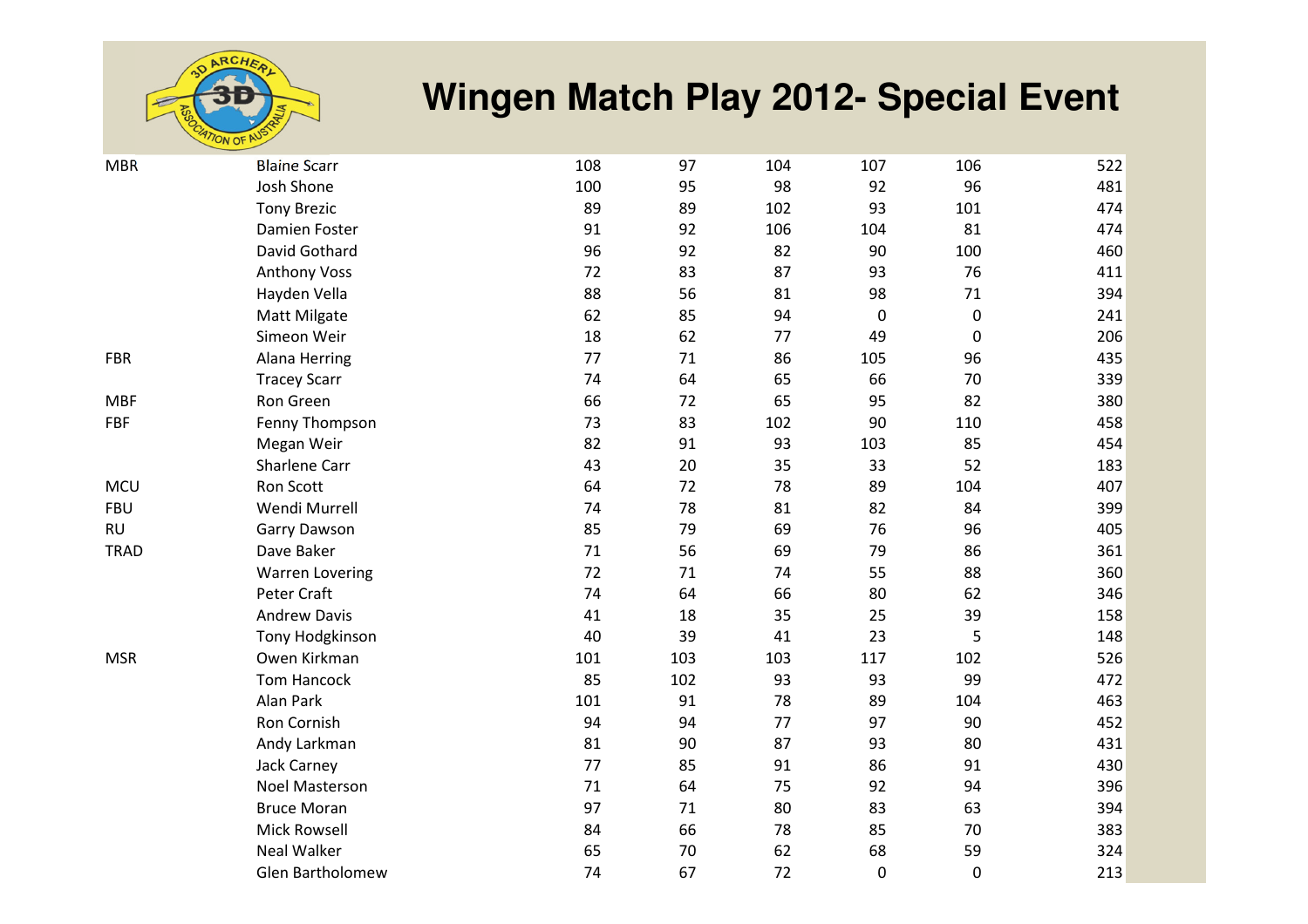

| <b>AHC</b> | Peter Sandell-Hay       | 102 | 97  | 97  | 100 | 108       | 504 |
|------------|-------------------------|-----|-----|-----|-----|-----------|-----|
|            | <b>Scott Hinton</b>     | 97  | 98  | 82  | 101 | 101       | 479 |
|            | Nathan Murrell          | 96  | 84  | 92  | 103 | 83        | 458 |
|            | Rob Lantry              | 90  | 93  | 99  | 82  | 93        | 457 |
|            | <b>Grant Hughes</b>     | 82  | 80  | 102 | 97  | 82        | 443 |
|            | Pat Tydings             | 82  | 92  | 85  | 76  | 99        | 434 |
|            | Peter Bush              | 69  | 97  | 85  | 79  | 101       | 431 |
|            | <b>Brian Sweeny</b>     | 94  | 90  | 83  | 70  | 85        | 422 |
|            | Christopher Sandell-Hay | 78  | 81  | 82  | 89  | 90        | 420 |
|            | <b>Brad Powell</b>      | 77  | 84  | 79  | 82  | 85        | 407 |
|            | Josh Radoll             | 99  | 81  | 71  | 80  | 72        | 403 |
|            | <b>Scott Collins</b>    | 69  | 77  | 65  | 78  | 65        | 354 |
|            | Fenn Wells              | 97  | 89  | 94  | 69  | $\pmb{0}$ | 349 |
|            | Lee Smith               | 93  | 99  | 75  | 0   | $\pmb{0}$ | 267 |
| YMR13-14   | Jarrod Threlfo          | 96  | 99  | 102 | 101 | 93        | 491 |
|            | <b>Harrison Tydings</b> | 97  | 78  | 97  | 96  | 95        | 463 |
|            | <b>Isaac Scarr</b>      | 87  | 90  | 85  | 105 | 86        | 453 |
|            | Liam Ryan               | 96  | 86  | 77  | 100 | 79        | 438 |
|            | Jesse Ryba              | 75  | 60  | 75  | 90  | 91        | 391 |
|            | Jesse Miller            | 66  | 67  | 82  | 64  | 81        | 360 |
| YMR15-17   | Alex Elvin              | 107 | 109 | 96  | 110 | 112       | 534 |
|            | Jake Collins            | 97  | 93  | 105 | 117 | 105       | 517 |
|            | Zac Hayne               | 84  | 100 | 94  | 120 | 104       | 502 |
|            | Matt McDougall          | 101 | 102 | 86  | 98  | 96        | 483 |
|            | Kirk Threlfo            | 81  | 62  | 78  | 90  | 98        | 409 |
|            | <b>Blake Pickham</b>    | 52  | 69  | 81  | 73  | 72        | 347 |
| YF         | <b>Jess Lovering</b>    | 82  | 89  | 85  | 84  | 78        | 418 |
|            |                         |     |     |     |     |           |     |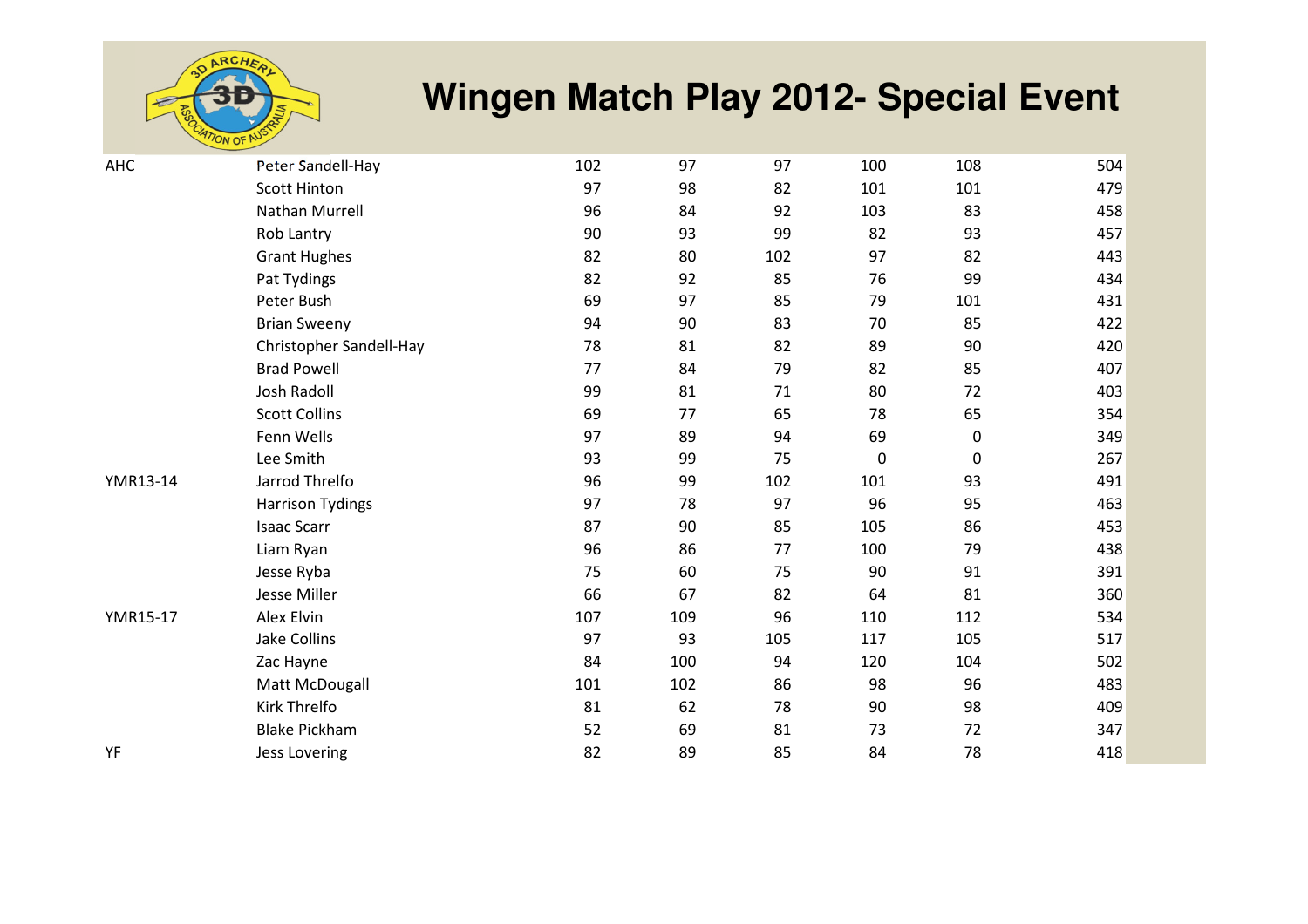

| <b>CUBA</b> | Janszen Cook            | 97 | 101 | 105              | 103         | 97          | 503 |
|-------------|-------------------------|----|-----|------------------|-------------|-------------|-----|
|             | Callum Scarr            | 99 | 100 | 100              | 103         | 92          | 494 |
|             | Logan Powell            | 90 | 97  | 85               | 103         | 86          | 461 |
|             | <b>Dylan Powell</b>     | 65 | 53  | 64               | 86          | 72          | 340 |
|             | Cameron Usher           | 43 | 82  | 70               | 72          | 49          | 316 |
|             | Lachlan Bryce           | 77 | 47  | 49               | 62          | 45          | 280 |
|             | Zac Woodward            | 25 | 46  | 63               | 49          | 76          | 259 |
| <b>CUBU</b> | Haylee Murrell          | 69 | 72  | 85               | 89          | 83          | 398 |
|             | Kaytlyn Murrell         | 57 | 81  | 66               | 60          | 59          | 323 |
|             | Cameron Teague          | 25 | 68  | 35               | 56          | 70          | 254 |
|             | <b>Emylie Murrell</b>   | 20 | 68  | 30               | 56          | 67          | 241 |
|             | <b>Grace Lovering</b>   | 42 | 55  | 43               | 49          | 42          | 231 |
|             | Georgia Carr            | 39 | 13  | 75               | 49          | 36          | 212 |
|             | Coen Hodgkinson         | 33 | 52  | 28               | 18          | 33          | 164 |
|             | Ashleigh Hardes         | 36 | 0   | $\boldsymbol{0}$ | $\mathbf 0$ | $\mathbf 0$ | 36  |
| <b>CUBF</b> | Jazmin Gothard          | 63 | 78  | 64               | 104         | 78          | 387 |
|             | Bridget Ryan            | 78 | 25  | 80               | 94          | 95          | 372 |
|             | <b>Maddison Gothard</b> | 80 | 56  | 35               | 68          | 80          | 319 |
|             |                         |    |     |                  |             |             |     |

#### **TOP TEN**

| <b>Gerard Miles</b>  | 311 |
|----------------------|-----|
| <b>Blaine Scarr</b>  | 309 |
| Owen Kirkman         | 307 |
| <b>Brad Murphy</b>   | 306 |
| Geoff Chapman        | 301 |
| <b>Grant Elsley</b>  | 301 |
| Peter Sandell-Hay    | 296 |
| <b>Ben McCulloch</b> | 294 |
| Ben Doyle            | 293 |
| Josh Shone           | 292 |
|                      |     |